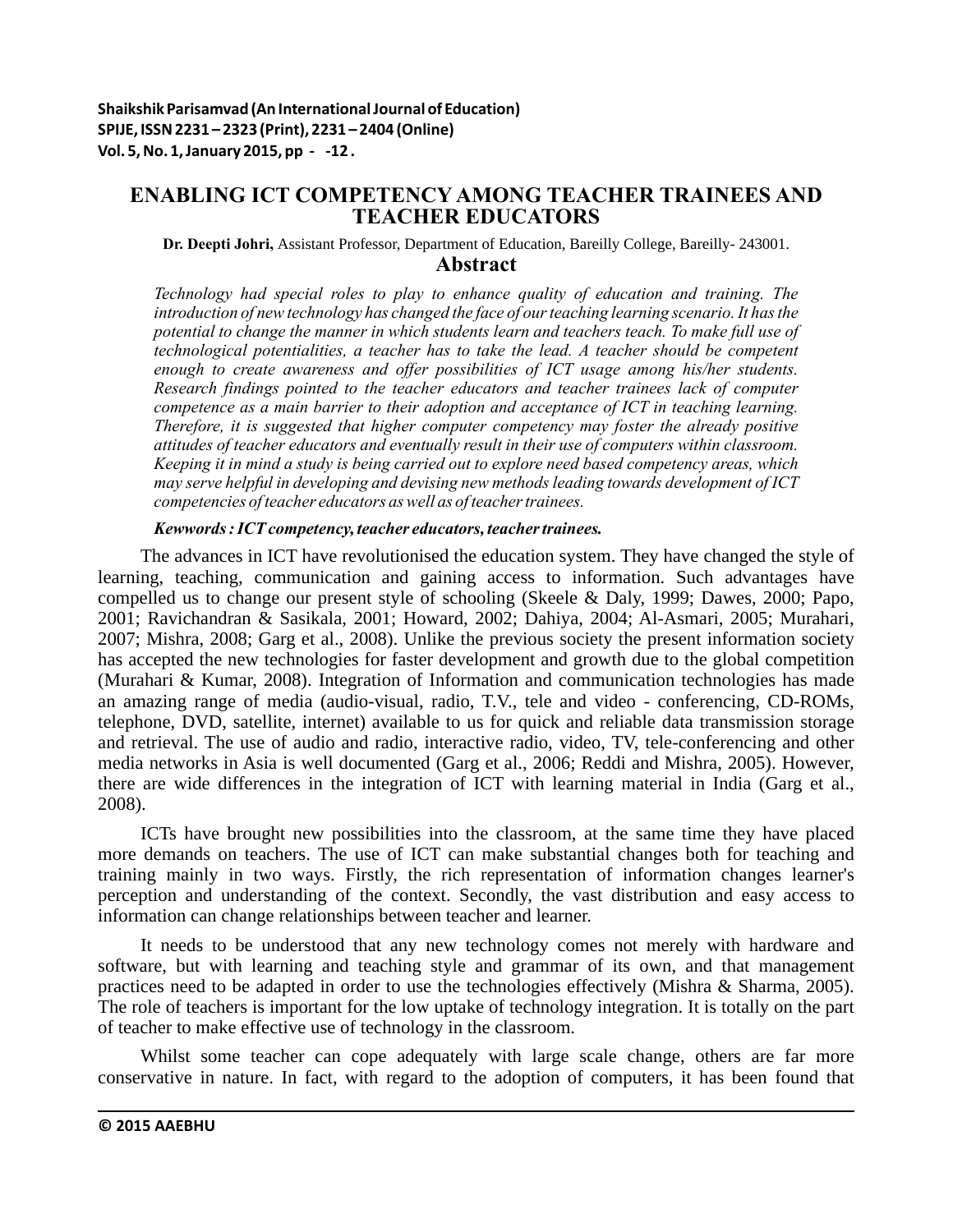#### **SPIJE, Vol.5, No.1, January 2015 | 7**

teachers as a professional group are highly conservative (Adkisson, 1985; Gilman, 1989; Gunter, 2001; Feldman, 2004; Bhatia, 2008). Many teachers enjoy stability, see innovation as a threat and shun problems as undesirable. Such a situation proves to be a great hindrance towards becoming an ICT competent teacher educator. The teachers who shun ICT are generally the teachers who don't understand it or they are not used to it. Usually technophobia inflicts the older generation who hasn't grown up with ICT computers, computer games, complicated acronyms, or even calculators. Another thing that they dislike is the fact that they are being taught by those younger than them.

Teacher Educators are required to help future teachers to develop confident, positive, proactive attitudes so that they may cope more effectively with the challenges of technological innovations in schools. The ICT has revolutionized the teaching learning process at all levels and in all fields, but teacher education has not seen the light of the day (Chauhan, 2008). Thus, the challenge that remains is to use ICT for education and if this has to happen in education, the change has to begin from the teacher education system. Jayanthi & Padamanaban (2008) stated that there is a need to engineer a paradigm shift from "Computer Education" to "Computer for Education" preferably ICT for education. ICT skills should be incorporated through curriculum and both teacher educator and trainees need ICT skills and capabilities. Our educational institutions cannot ignore this ever increasing pace of technological progress and their role in building ICT empowered citizens. But only those teachers who have ICT competencies can handle this technological advancement. Thus it became necessary to create in the teachers an awareness of the possibilities of ICT which will lead to their willingness to learn it and resulting in the commitment and confidence to use it. Thus teacher education institutions have important role in making the teachers ICT competent teacher through inservice and pre-service courses. (Diskshit, 2006; Garg *et. al.,* 2008).

Despite numerous national and local initiatives ICT is not successfully seem integrated into education. Lack of resources both in terms of software and hardware and in terms of adequate training are often cited as the prime causes of the failure to advance. (Garg, 2008; Babu, 2008; Zayapragassarazan & Ramganesh, 2008). The reason for non-existent use of ICT in classrooms within teaching community is not only lack of resources and training but but also the poverty of knowledge within the teaching profession as a whole. Trainee teachers characteristically claim that reluctance to use ICT to support their teaching is due to a failure in their formal training which they describe as inadequate. Sadly, the knowledge base of the majority of practising teachers and of teacher educators is itself fragmentary in terms of ICT usage in teaching  $\&$  learning (Desforges, 1995; Underwood, 1996). It is not therefore surprising that many students (trainee-teachers) are receiving inadequate training. Teacher educators are not confident in using the technology to support their own instruction and they therefore provide poor role models for the students. Teacher educators are intimidated by the newer technologies. Hence teacher educators pose poor role model for trainee teacher by not using ICT in their training. Teacher trainees also do not use ICT in their classroom as they were not trained to do so. Thus it becomes a vicious 'cycle of ignorance' of non-existent use of ICT (Underwood, 1996a; Underwood, 2005b). This cycle of ignorance must be broken and this can be done if we target the ICT competencies of teacher educators as well as teacher trainees. Thus for effective use of ICT in instructions and for formulating policies for future there is a need to have an investigation covering various aspects of ICT usage among academic community especially among teacher educators and teacher trainees. The present study is devoted to fulfil the purpose.

#### **Objectives of the study**

The present study has following main objectives-

1. To ascertain ICT familiarity among teacher educators and teacher trainees.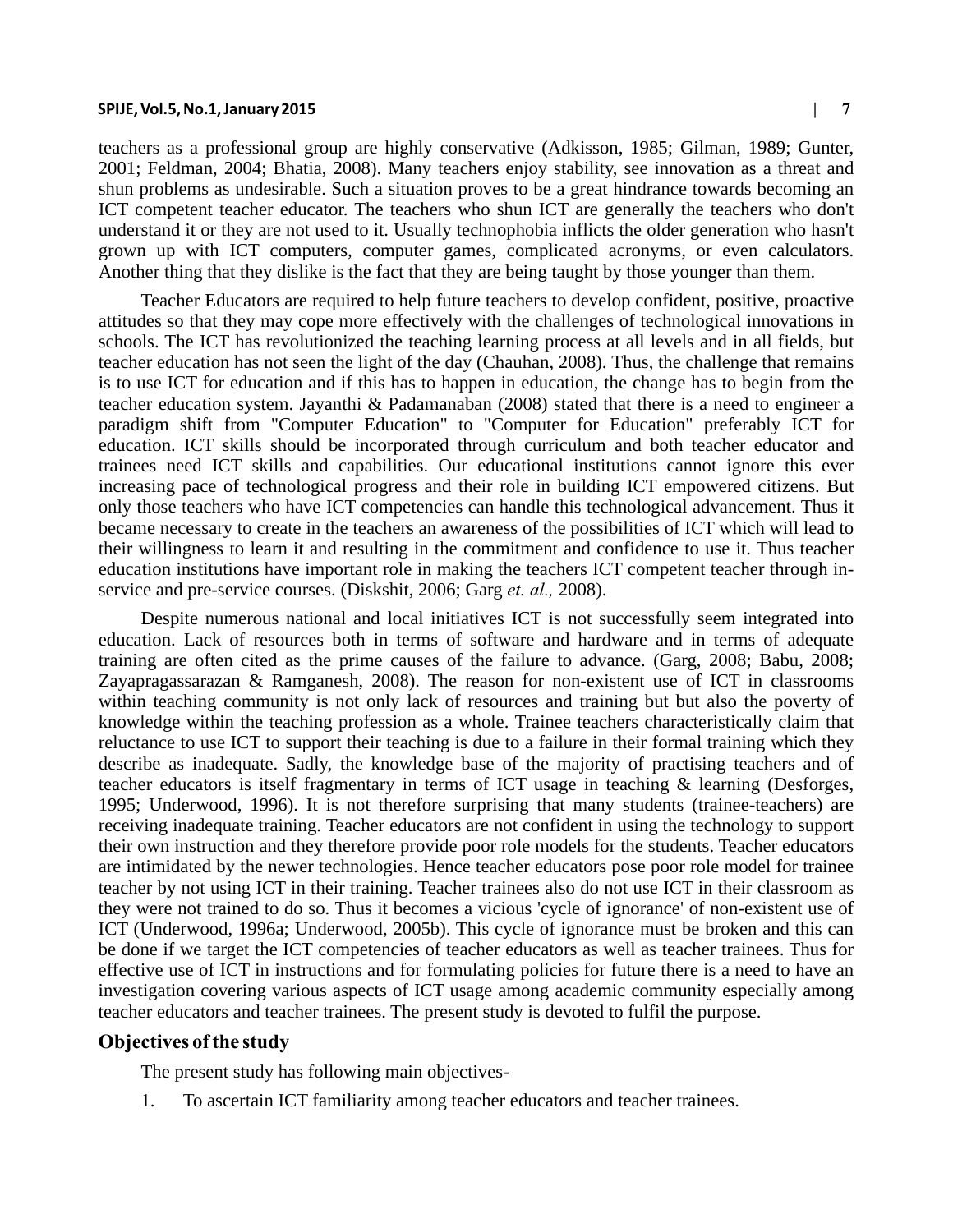- 2. To find out competencies to use ICT among teacher educators and teacher trainees.
- 3. On the basis of research findings, suggest measures to uplift competences to use ICT among teacher educators and teacher trainees.

### **Review of related literature**

The review of literature regarding ICT using competencies among teacher trainees and teacher educators clearly shows that ICT competency in general and pedagogical use, in particular, remains low. The majority of studies reported that training programme on ICT competency building is very much needed for teacher educators and teacher trainees (Adams, 2000; Russell et al., 2000; McCoy, 2001). One fourth of the total studies reported that teacher educators and teacher trainees exhibited simpler ICT skills but lacked pedagogical or advanced use of ICT (Crawford, 2000; Williams et al., 2000; Beck et al., 2002). A considerable number of studies reported that teacher training programmes were lacking ICT component and hence reflected on the need of training to be ICT competent(Goel, Anshuman & Shelat, 2003; Honey,2005). Some studies suggested that teachers appreciated ICT competency building programmes and wished to work in ICT equipped institution(Hackbarth,2000; Kader, 2008; Wong, 2008). Few studies reported that teacher trainees are more competent than their mentors (Barab et al., 2000; Deshmukh, 2002). Above studies outline the need for ICT competency among teacher educators and teacher trainees especially in pedagogical areas. These studies also emphasize the existing mismatch of ICT competencies between teacher educators and teacher trainees. Keeping these findings in view, a comprehensive study to ascertain ICT using competencies among teacher educators and trainees is very much required to present the clear picture.

### **Assumptions**

- 1. The teacher educators and teacher trainees are familiar with ICT.
- 2. The teacher educators and teacher trainees are competent to use ICT.

### **Method of the study**

The normative survey method was applied in the present study. The ICT using competencies of teacher educators as well as teacher trainees were studied. Numerous teacher training institutions, both, aided as well as self-financed institutions of Rohilkhand region, were taken for the study. A total of 95 teacher educators and 469 teacher trainees constituted the sample of the study. Through this study an attempt was made to ascertain ICT using competencies, among teacher educators and teacher trainees. For this purpose, data from teacher educators and teacher trainees was collected through self-developed and standardised questionnaire viz. ICT Competencies Questionnaire (ICTCQ).The analysis was carried out dimension-wise and item-wise. The data was categorized to assess the ICT competencies of teacher educators and teacher trainees of aided and self-financed institutions.

### **Findings and recommendations**

## **Computer familiarity and operating skills of Teacher Educators and teacher trainees**

On the dimension 'ICT familiarity and training' 81.05% teacher educators showed familiarity with computers. Of these only 42.10% reported to be actually operating the computer, and only 11.57% of them revealed possessing a formal training. On the issue of competency to operate computer 57.14% teacher trainees reported to be competent to operate computer whereas 61.4% showed familiarity with computers. 46.90% teacher trainees admitted that they learnt computer on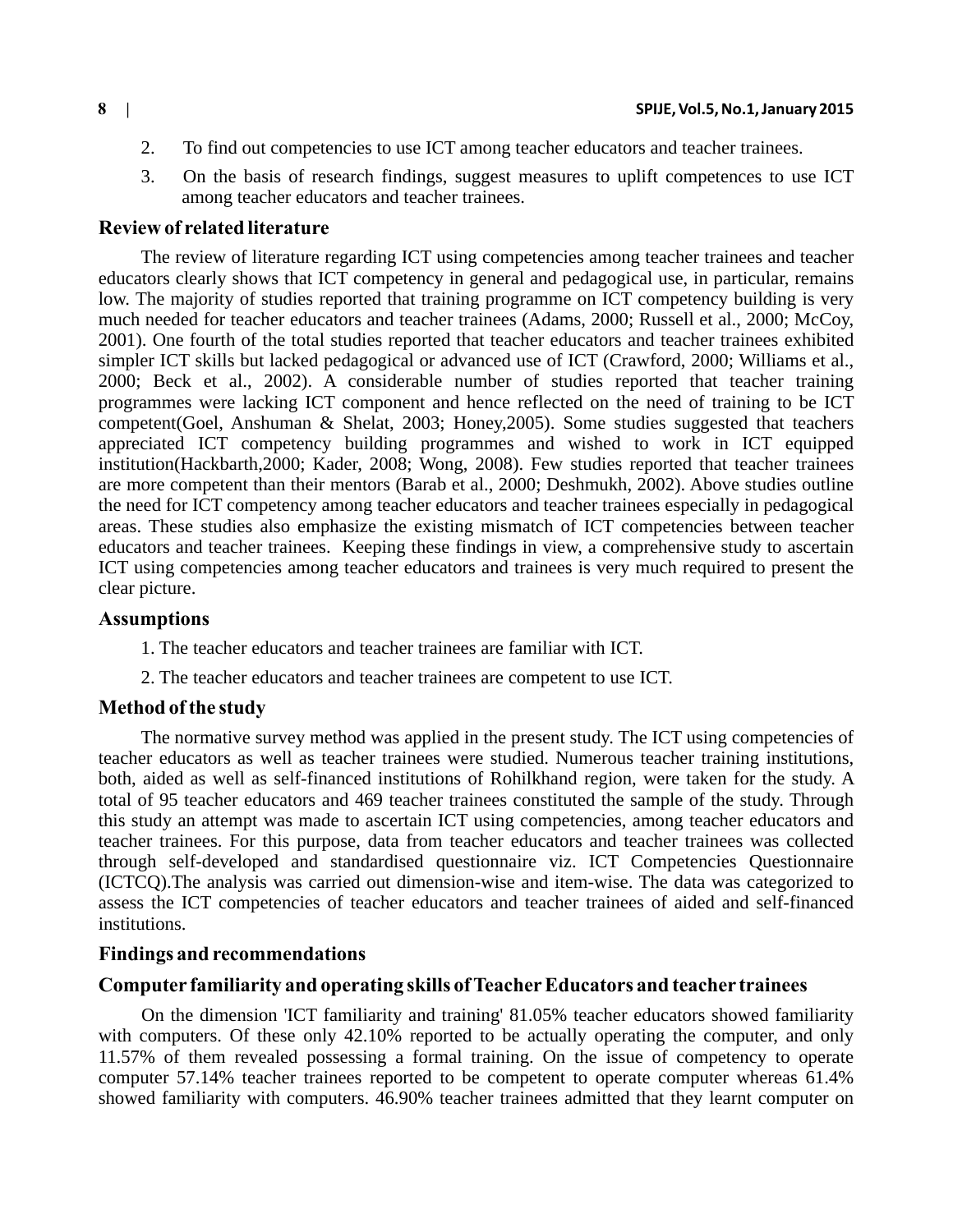#### **SPIJE, Vol.5, No.1, January 2015 | 9**

their own while 23.02% teacher trainees reported to be formally trained.

#### **Software competencies of Teacher Educators and teacher trainees**

Regarding the dimension 'competency to operate software' teacher educators were found competent in using simple software like - MS Word (30.52%) and paint brush(46.31%). Competency to operate other softwares like MS Powerpoint, Pagemaker, MS Excel & Photoshop was found to be less than 30%. Whereas 71.21% teacher trainees were found competent to use Paintbrush and 47.97% teacher trainee possess competency to operate MS Word.

#### **Computer mediated task competencies of Teacher Educators and teacher trainees**

Data about 'competency in using computer for different purpose' reveals that 52.63% teacher educators possess competency to use computer for typing and printing work. Nearly none of the teacher educators possess competency to use ICT for teaching learning activities. 72.9% teacher trainees of self financed colleges were found competent to use computer for typing and printing work. 44.51% teacher trainees of self financed college reported having more skills and competency in using computer for other purposes like gaming, chatting than teacher trainees of aided college  $(17.6\%)$ .

### **Hardware competencies of Teacher Educators and teacher trainees**

About the 'competency of performing hardware related tasks' only 81.57% teacher educators were able to install printer and 12.63% possess competence to install a scanner. On the other hand 52.02% teacher trainees possess competency to install a printer and 9.8% teacher trainees could install a modem.

### **Hardware operating competencies of Teacher Educators and teacher trainees**

34.73% teacher educators were found competent to handle inkjet printer followed by 27.36% with laser printer, 22.10% with scanner, 12.63% with pen drive and 5.26 with other hardware. On the other hand 50.31% teacher trainees possessed competency to handle inkjet printer 30% teacher trainees of self financed college are competent to work with laser printer in comparison to 18.2% teacher trainees of aided college.

#### **Internet competencies of Teacher Educators and teacher trainees**

47.36% teacher educators possess the competency to operate internet followed by 25.26% send e-mail, 23.16% download material from websites and 22.10% search relevant literature on internet. Whereas overall 62.47% teacher trainees are found competent to surf internet followed by 38.80% search relevant literature by giving keyword on internet, 26.43% download material from websites and 18.76% send e-mail.

### **Supportive hardware competencies of Teacher Educators and teacher trainees**

57.89% teacher educators were found competent in using mobile phones as related ICT equipment followed by 35.78% in using DVD player and 23.15% in Digital Video Camera. Whereas competency to use multimedia projector was found almost absent. A significant part of the teacher trainees 78.03% revealed mobile phone is the most used equipment among them. DVD player was reported to be the second most used equipment (52.66%). The competency to use Digital video camera was reported by 27.29% and multimedia projector by 4.05% remained least used.

# **ICT training needs of Teacher Educators and teacher trainees**

On the issue of "need of training to become ICT competent" 60.46% teacher educators of aided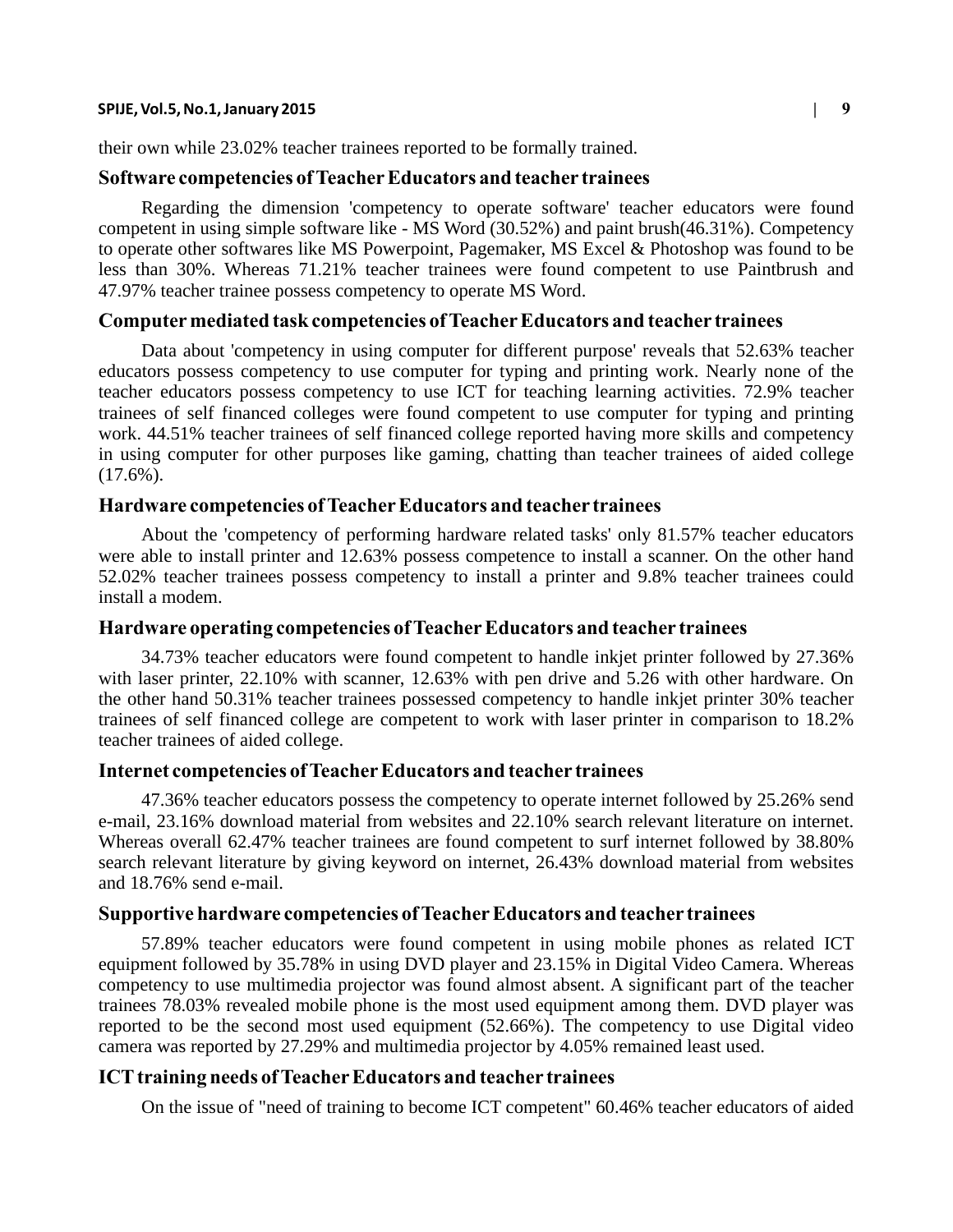college admitted need of training in typing and printing through computer, 39.53% wished to become competent in using internet and 11.62% and 9.30% in software & hardware functions. On the other hand 38.46% teacher educators of self- financed college reported need of training in typing and printing function of computer followed by 36.53% in internet using skills. Whereas 73.54% teacher trainees of self- financed college felt need of training in typing & printing functions of computer & 52.25% in using internet. 57.86% teacher trainees of aided college accepted need of training in typing & printing through computer, 22.01% in skills to use internet and 11.32% in software and 5.66% in computer hardware.

#### **ICT competencies improving measures by Teacher Educators and teacher trainees**

On the issue of 'Reading habits of ICT magazines in order to improve ICT competencies' only 8.15% teacher educators revealed to be reading magazines, whereas 36.88% teacher trainees were found to be reading ICT magazines.

### **Conclusion**

On the basis of above mentioned findings it can be stated that the ICT using competencies of teacher educators and teacher trainees are fragmentary. Though the teacher educators and teacher trainees are aware of the benefits of ICT yet they are unable to integrate it into instructions due to incompetency of using ICT. To improve ICT using competencies all teacher educators and teacher trainees should use technology and teach about technology in ways appropriate to their discipline and stage of schooling. ICT should feature in all teacher education courses pre-service and inservice.If technology is infused in existing teacher education programmes, it will be more beneficial for trainee teachers as they will receive ICT based training by their mentors. This will serve as role model and motivate trainees themselves to try and explore creative uses of technology.To infuse ICT in education, change in pedagogy is must. It focuses on teacher's instructional practices and knowledge of the curriculum. Teacher educators should develop applications within their disciplines to make effective use of ICT and support and extend teaching and learning.Teacher educators and teacher trainees should be made realized about bridging the gap of knowledge between teacher and pupil, as pupils are getting techno-friendly whereas their teachers are not.To promote technological competencies among teacher educators, ICT centres should be established at regional and state level, and these should have collaboration with the teacher training institutions. At regular intervals, all the teacher educators and teacher trainees should necessarily be sent to receive training of new technological innovations.This study revealed that there is a need of training strategy for teacher educators as well as for teacher trainees to make them ICT competent.The study indicated, at large teacher educator's ICT competency is limited to simpler tasks compared to teacher trainees, who are more open to newer ICT innovations, more comfortable with ICT related activities like gaming, entertainment, e-mail and chatting. Such mismatches in competence must be taken care of to raise the level of teacher education programmes. The research findings indicate the training needs in ICT use among teacher educators and teacher trainees. Also it implies that teacher's preparation necessitates not merely providing additional training opportunities, but also aiding them in experimenting with ICT before being able to use it in their class rooms.

### **References**

- Adams, J. (2000). Annex B anxiety? Finding ways out of the ICT labyrinth for ITTT courses. **Journal of Design and Technology Education**, 5(3), 248-253.
- Adkisson, J. ( 1985). A study of policy issues concerning the instructional uses of microcomputers and a survey of the policies of selected boards of education. **Doctoral Dissertation**, The George Washington University.
- Al-Asmari. ( 2005). The use of the internet among EFL teachers at the colleges of technology in Saudi Arabia. **Ph.D.**, 215.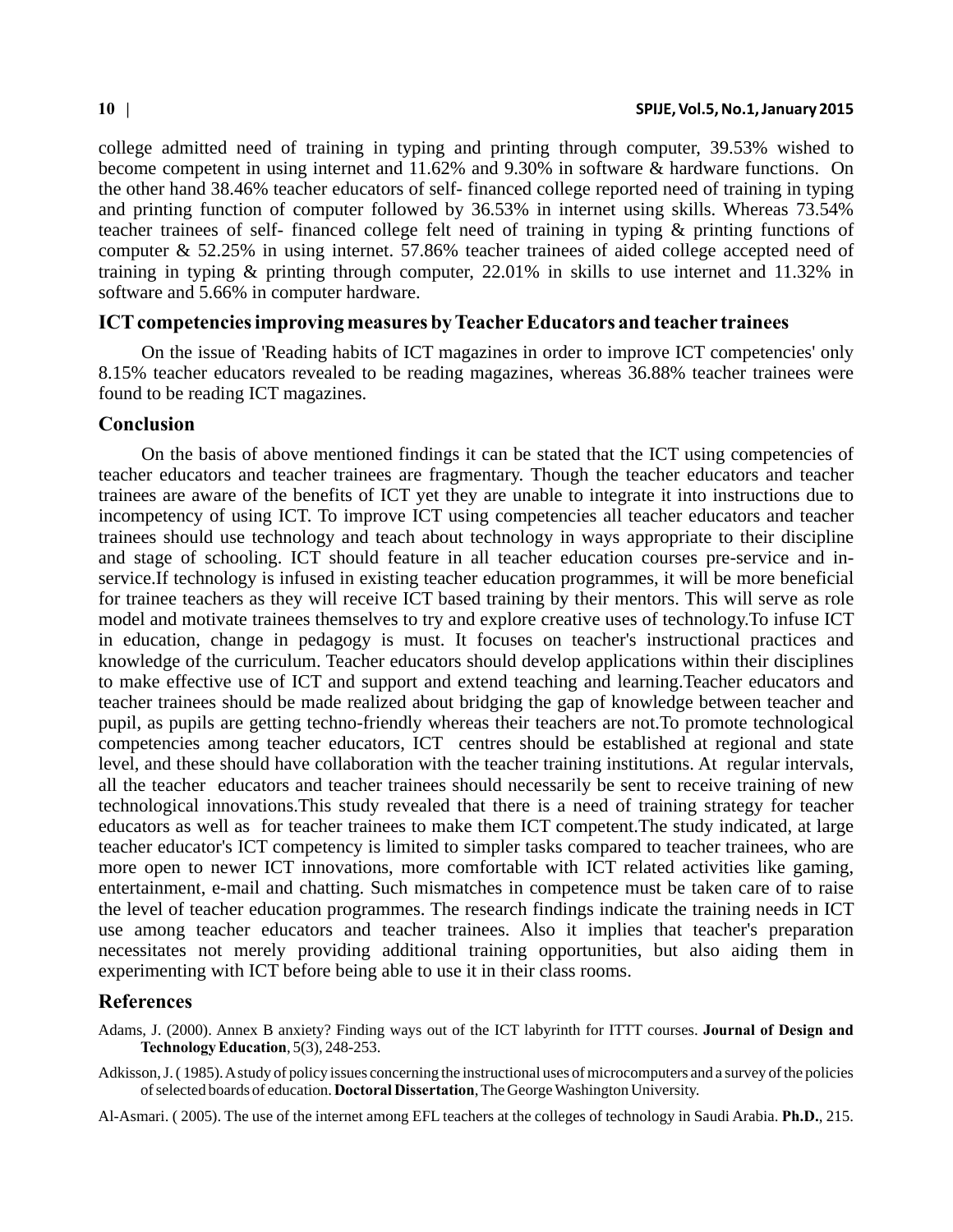#### **SPIJE, Vol.5, No.1, January 2015 | 11**

The Ohio State University.

- Babu, M.S. ( 2008). Towards a better social science pedagogy.**University News.** 46(14),15-17.
- Barab, S.A., Squire, K.D. & Dueber,W. (2000). A co-evolutionary model for supporting the emergence of authenticity. **Educational Technology Research and Development**, 48(2), 37-62.
- Beck, R.J., King, A. & Marshall, S.K. (2002). Effects of video-case construction on pre-service teachers' observations of teaching. **Journal of Experimental Education**,70(4), 345-361.
- Bhatia, R. (2008). Blending traditional learning with online learning in teacher education, **University News**, 46(04), 11-13.
- Chauhan, C.P.S. (2008).Teacher Education and NCTE: Fencing eats the crops, **University News**, 46(23), 6-8.
- Crawford, R. (2000). Information technology in secondary schools and its impact on training information technology teachers. **Journal of Information technology for teacher education,** 9(2), 183-197.
- Deshmukh, A. (2002). Student perceptions regarding on-line teaching and learning. In Murphy, D., Shin, N. & Zhan,W. (eds.) **Advancing on-line learning in Asia.** Hongkong:Open University of Hongkong Press.
- Dawes, L. (2000).The National Grid for Learning and the professional development of teachers: outcomes of an opportunity for dialogue. **Ph.D.Thesis**, DeMontford University.
- Dahiya, S.S. (2004). ICT: Its integration in teacher education. **University News**, 42(22), 7-11.
- Desforges, C. (1995). Experience and knowledge for teaching.**Learning and Instruction**, vol.5, 385-400.
- Feldman, F.S. (2004). Believe it or not: a case study of the role beliefs play in three middle school teachers' use of computers in teaching science, 249. **Ph.D.**, University of California.
- Garg, S., Gupta, S. & Dikshit, J. (2008). Interface between education and emerging new technologies: Retrospect and prospects. **University News**, 46(38), 10.
- Garg, S. (2008). Use of technology in capacity building :Reflection on the role of the National Open University, **University News**, 46(30), 10-76.
- Goel, D.R., Anshuman & Shelat, P. (2003). ICT in education-a challenging experience. **University News**, 43(8), 2.
- Gunter, G.A. (2001). Making the difference: using emerging technologies and teaching strategies to restructure an undergraduate technology course for pre-service teachers. **Educational Media International**, 38(1), 13-20.
- Howard, J. (2002). Technology-oriented Project –based learning in teacher education: addressing the goals of transfer. **Journal of Technology and Teacher Education**,10(3), 343-364.
- Honey, W.L. (2005). Computer lab usage by rural elementary classroom teachers. Southern Illinois University at Carbondale.
- Hackbarth, S. (2000). Changes in student's computer literacy: as a function of classroom access to computers and teacher utilisation, **Tech.Trends**, 44(4), 30-35.
- Kader, B.K.B.A. (2008). Malaysia 's experience in training teachers to use ICT. Case studies from Asia-Pacific region, Bangkok-UNESCO,14-26
- Jayanthi, N.L.N. & Padamanaban, T. (2008). E-Tutoring for the teacher educators.**University News**, 46(40), 21-22.
- McCoy, R.W. (2001). Computer competencies for 21'st century information systems educator. **InformationTechnology,Learning and Performance Journal**, 19(2), 21-36.
- Mishra, S. & Sharma, R.C. (2005). Development of E-learning in India. **University News**, 43(11), 9-15.
- Murahari, B. & Kumar, V.V. (2008). New technologies for teaching and learning in the information age. **University News**, 46(40), 1-8.
- Murahari, B. (2007). The use of multimedia in open and distance learning. National conference volume, emerging trends in the use of Information and communication technologies, Rajiv Gandhi International School of Information technology, MGNIRSA, Hyderabad.
- Mishra, R. ( 2008). Evolutionary and Revolutionary: Information and communication technology. **University News**, 46(01), 17-20.
- 29. Papo, W. (2001). Integration of educational media in higher education large classes. **Educational Media**